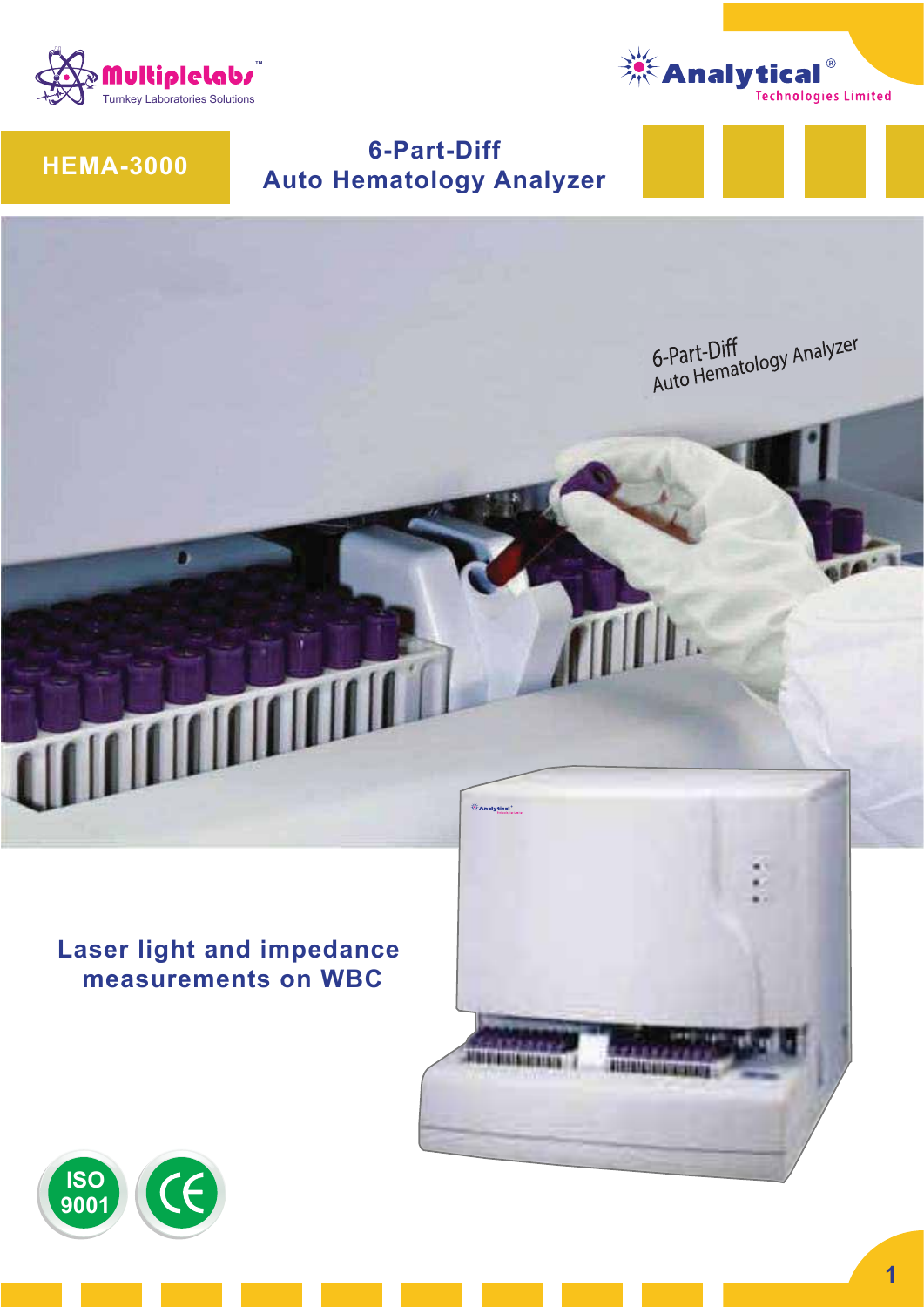



- Laser light multi-dimensional cell classification  $\blacktriangleright$
- Double mode for WBC countion (Impedance Count and Optical Count)
- Resistant: RBC mode
- Sample rotatory valve quantification technique
- $\blacktriangleright$ Up to 110 samples per hour
- Walk-away automation, high efficiency and accuracy  $\blacktriangleright$
- WBC 6 part diff with sheath reagent only.  $\blacktriangleright$
- Semiconductor laser based flow cytometry for WBC Differential with specific staining to stain nucleic acid content of  $\sum$
- Cells which generate fluorescence to differentiate between abnormal cell and normal cells. ➤
- The System have auto probe Wiper to clean the sample probe automatically after sample aspiration.
- The system have automatic floating threshold for correct separation of WBC, RBC's and platelets during overlap of microcytosis.
- Able to perform all blood counts from whole blood and blood components at different dilutions for the purpose of quality control.
- Online voltage corrector.
- Built-in thermal printer connected to external computer and printer. $\mathbf{r}$

#### Helium-neon laser light scatter:

HEMA-3000 Auto Hematology Analyzer uses heliumneon laser for the flow cytometry system. Through calculations of different angles via laser scatters the intrument provides complete analysis including cell size, granularity and complexity.

#### One channel give complete differentiate WBC:

HEMA-3000 counts lymphocyte, monocyte, Nenutrophil, eosinophil and basophilin WOC channel.



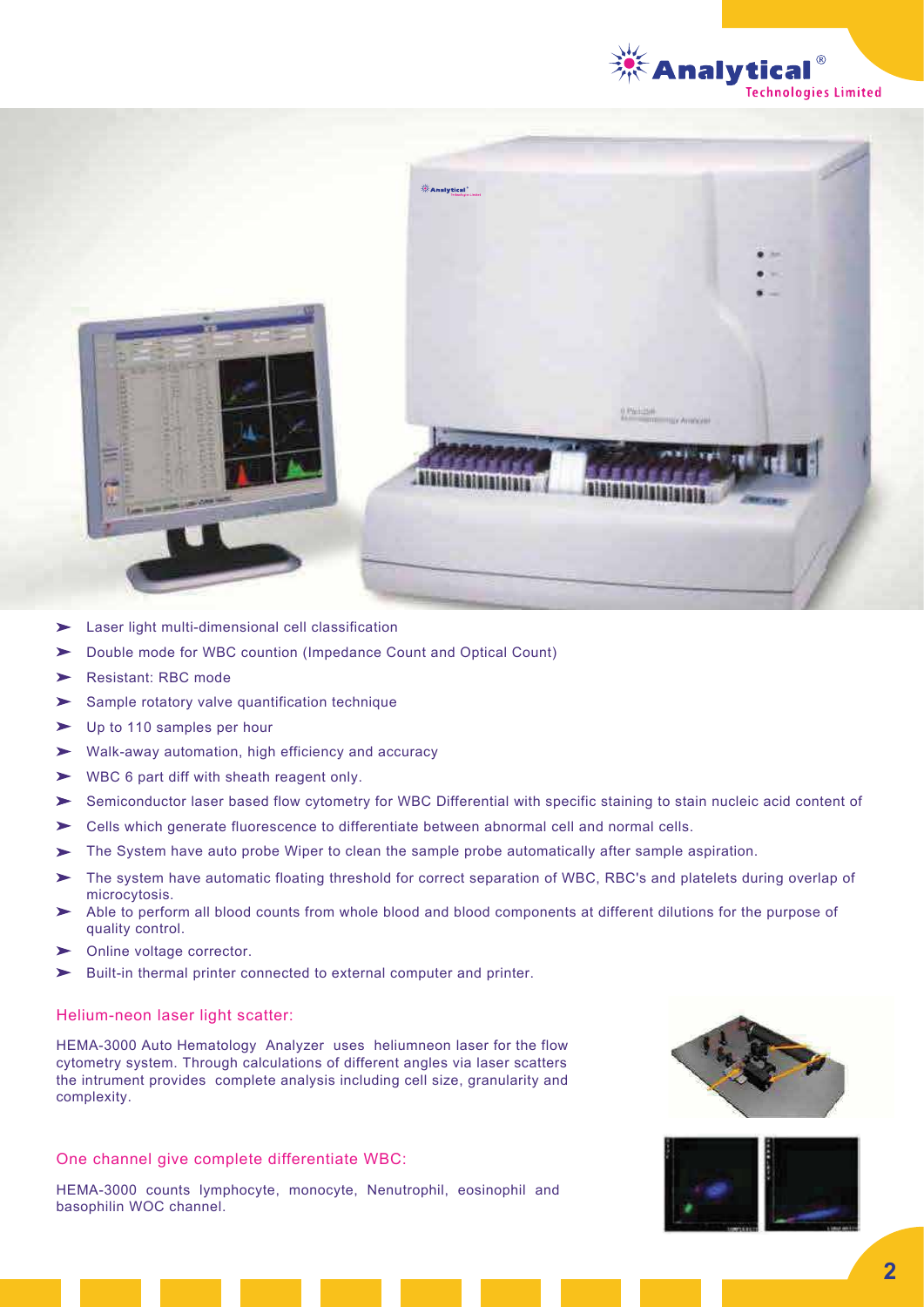

## Sample Rotatory valve (SRV):

High precision Easy maintenance Blood sensor monitors aspiration volume





#### Specification:

3D sterograms:

| 27 parameters            | WBC, LYM%, MON%, NEU%, EOS%, BAS%, LYM#, MON#, EOS#,<br>BAS%, LYM#, MON#, NEU#, EOS#, BAS#, RBC, HGB, HCT, MCV,<br>MCH, MCHC, RDW_CV, RDW_SD, PLT, MPV, PDW, PCT, P_LCR<br>RETIC%, RETIC ABS, IRF<br>3 Histograms for RBC, WBC and PLT<br>2 Scatter grams: 6-part differential scatter gram<br>Eosinophils and Neutrophils scatter gram<br>2 3-D stereograms |
|--------------------------|--------------------------------------------------------------------------------------------------------------------------------------------------------------------------------------------------------------------------------------------------------------------------------------------------------------------------------------------------------------|
| Principles of operation  | WBC 6-part:flow Cytometry (FCM)+ 4 Angles laser light scatter<br><b>WBC Analysis: Optical and impedance measurements</b><br>RBC/PLT Analysis: Impedance method<br><b>HGB test: Cyanide-free reagent colorimetry</b><br>RET test: Flow Cytometry (FCM)+ laser light scatter + Chemical<br>dye method                                                          |
| Sampling modes           | Auto loader 160µL, Manual mode 160µL, Pre-diluted mode 40µL,<br>Auto stop function available.                                                                                                                                                                                                                                                                |
| <b>Aperture Diameter</b> | WBC 100 um, RBC/PLT 80 um                                                                                                                                                                                                                                                                                                                                    |
| Throughput               | Auto loader upto 110 samples per hour                                                                                                                                                                                                                                                                                                                        |
|                          | Manual mode upto 100 samples per hour                                                                                                                                                                                                                                                                                                                        |
| <b>Sampling Device</b>   | Automatic sampling device with a capacity of 120 samples<br>10 samples x 12 racks, auto built-in barcode reader                                                                                                                                                                                                                                              |
| Linearity                | WBC should be from 0 to 4,00,000 cells/µL,                                                                                                                                                                                                                                                                                                                   |
|                          | PLT should be from 0 to 50,00,000 cells/uL                                                                                                                                                                                                                                                                                                                   |
| Data Storage             | Up to 200,000 sample results with grams                                                                                                                                                                                                                                                                                                                      |
| <b>Alarms</b>            | <b>Error messages</b>                                                                                                                                                                                                                                                                                                                                        |
| <b>Display</b>           | PC display with Linux system, 15 inch colour LCD display                                                                                                                                                                                                                                                                                                     |
| <b>Dimension</b>         | 760 mm x 684 mm x 676.5 mm                                                                                                                                                                                                                                                                                                                                   |
| Sample type              | Venous blood, peripheral blood, Pre-dilution peripheral blood<br>and various dilutions of blood.                                                                                                                                                                                                                                                             |
| Power supply             | 220/240 volts, 50/60Hz                                                                                                                                                                                                                                                                                                                                       |
| Interface                | USB for printer, mouse and keyboard, internet port.                                                                                                                                                                                                                                                                                                          |